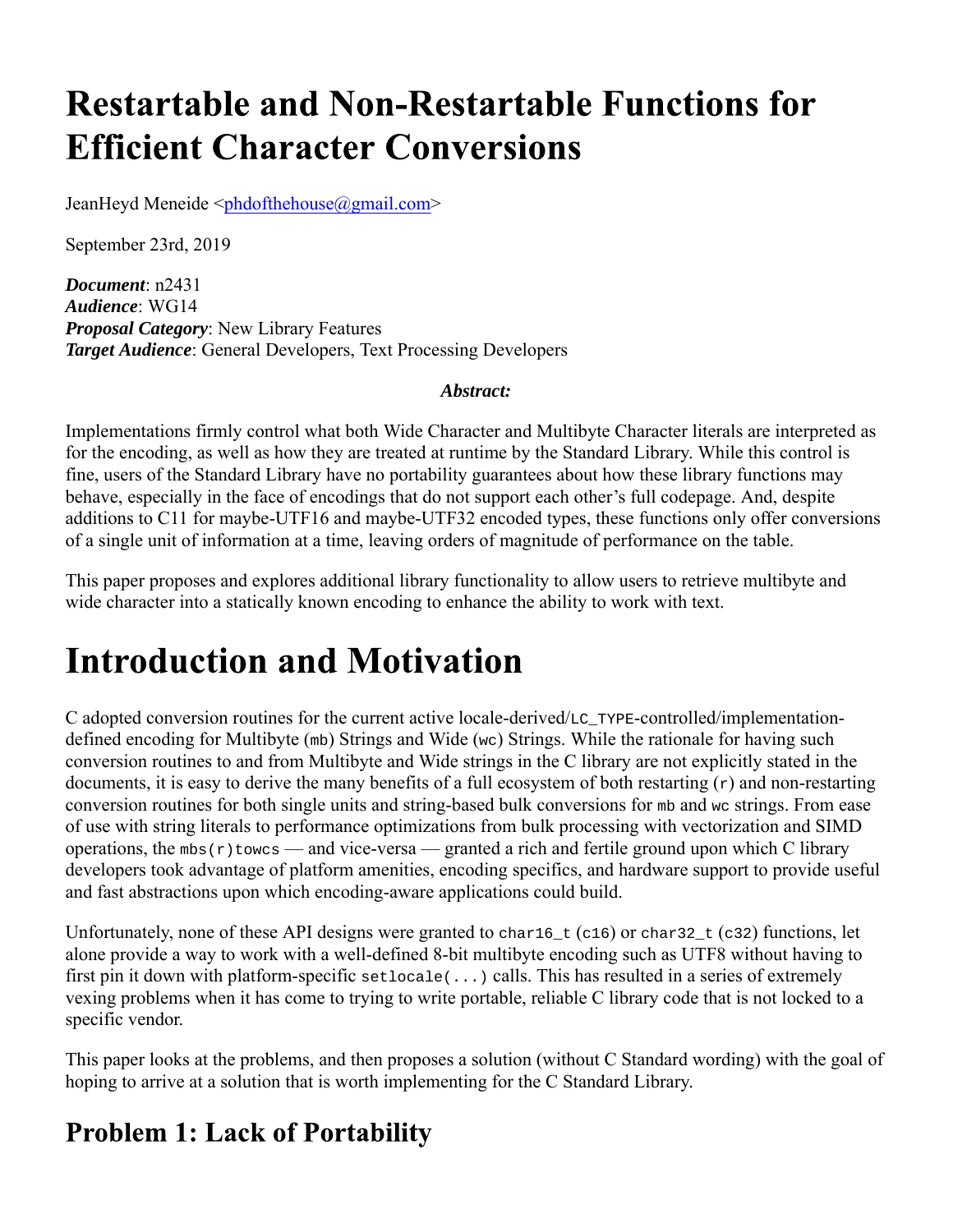Already, Windows, z/OS, and POSIX platforms greatly differ in what they offer for char-typed, Multibyte string encodings. EBCDIC is still in play after many decades. Windows's Active Code Page functionality on its machine prevents portability even on its own platforms. Environments where LANG controls functionality make communication between even processes a silent and often unforeseen gamble for library developers. Using functions which convert to/from mbs make it impossible to have stability guarantees not only between platforms, but for individual machines. Sometimes even cross-process communication becomes exceedingly problematic without opting into a serious amount of platform-specific or vendor-specific code and functionality to lock encodings in, harming the portability of C code greatly.

wchar t does not fare better. By definition, a wide character type must be capable of holding the entire character set in a single unit of wchar\_t: this has been a fundamental impossibility for decades for implementers which switched to 16-bit UCS-2 early. IBM machines persist with this issue for all 32-bit builds, though on some platforms took advantage of the 64-bit change to do an ABI break and use UTF32 like making Linux distributions settled on. This, of course, still does not help: a developer programming exclusively on IBM machines can still end up in a situation where wchar t is neither 32-bit UTF32 or 16-bit UCS-2/UTF16: the encoding can change to something else in certain Chinese locales, becoming completely different.

Windows is permanently stuck on having to explicitly detail that its implementation is "16-bit, UCS-2 as per the standard", before explicitly informing developers to use vendor-specific WideCharToMultibyte/MultibyteToWideChar to handle UTF16-encoded characters in wchar\_t.

These solutions provide ways to achieve a local maxima for a specific vendor or platform. Unfortunately, this comes at the extreme cost of portability: the code has no guarantee it will work anywhere but your machine, and in a world that is increasingly interconnected by devices that interface with the bare metal it makes sharing both data and code troublesome and hard to work with.

#### **Problem 2: What is the Encoding?**

With setlocale and getlocale only responding to and returning implementation-defined (const)char\*, there is no way to portably determine what the locale (and any associated encoding) should or should not be. The typical solution for this has been to code and program only for what is guaranteed by the Standard as what is in the Basic Character Set. While this works fine for source code itself, this produces an extremely hostile environment:

- conversion functions in the standard mangle and truncate data in (sometimes troubling, sometimes hilarious) fashion;
- programs which are not careful to meticulously track encoding of incoming text often lose the ability to understand that text;
- programmers can never trust the platform will support even the Latin characters in any representation of data beyond the 7th bit;
- and, interchange between cultures with different default encodings makes it impossible to communicate with others without entirely forsaking the standard library.

Abandoning the C **Standard** Library – to get **standard** behavior across platforms – is an exceedingly bitter pill to have to swallow as an enthusiastic C developer.

#### **Problem 3: Performance**

The current version of the C Standard includes functions which attempt to alleviate Problems 1 and 2 by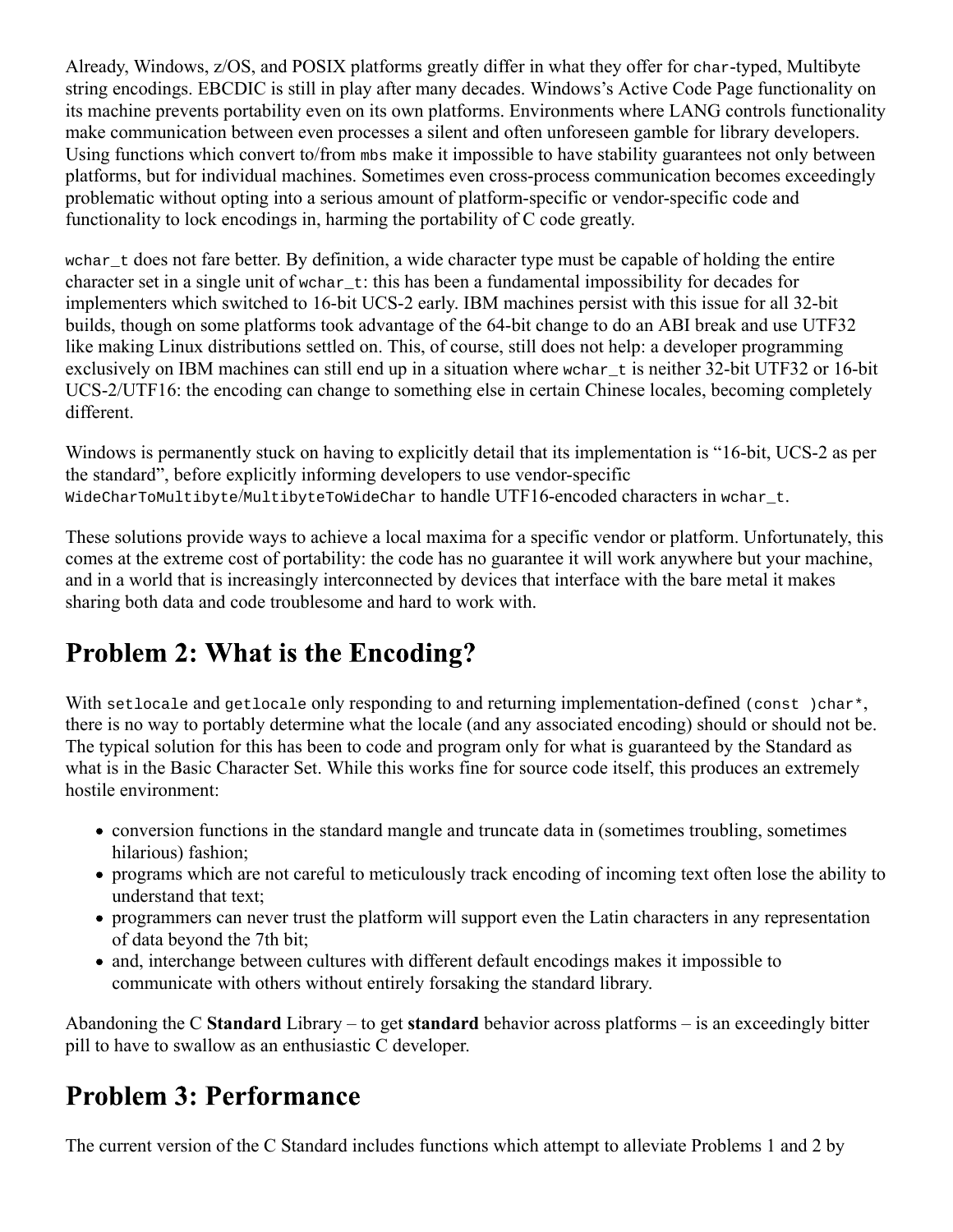providing conversions from the per-process, locale-sensitive black box encoding of multibyte char\* strings to either char16 t strings or char32 t units with mbrtoc(16|32) and c(16|32)rtomb functions. We will for a brief moment ignore the presence of the \_\_STD\_C\_UTF16\_\_ and \_\_STD\_C\_UTF32\_\_ macros and assume the two types mean that string literals and library functions convert to and from UTF16 and UTF32 respectively. We will also ignore that wchar\_t's encoding – which is just as locale-sensitive and unknown at compile and runtime as char's encoding is – has no such conversion functions. These givens make it possible to say that we, as C programmers, have 2 known encodings which we can use to shepherd data into a stable state for manipulation and processing.

Even with that knowledge, these one-unit-at-a-time conversions functions are slower than they should be.

On many platforms, these one-at-a-time function calls come from the operating system, dynamically loaded libraries, or other places which otherwise inhibit compiler observation and optimizer inspection, thwarting attempts to inline function content, vectorize code or unroll loops built around these functions. Building static libraries or from source is very often a non-starter for many platforms. Since the encoding used for multibyte strings and wide strings are controlled by the implementation, it becomes increasingly difficult to provide the functionality to convert long segments of data with decent performance characteristics without needing to opt into vendor or platform specific tricks.

#### Problem 4: wchar\_t cannot roundtrip

With no wctoc32 or wctoc16 functions, the only way to convert a wide character or wide character string to a program-controlled, statically known encoding is to first invoke the wide character to multibyte function, and then invoke the multibyte function to either char16\_t or char32\_t.

This means that even if we have a well-behaved wchar\_t that is not sensitive to the locale (e.g., on Windows machines), we lose data if the locale-controlled char encoding is not set to something that can handle all incoming code unit sequences. In fact, this was fundamentally impossible to perform on Windows until a very recent Windows 10 update; UTF8 could **not** be set as the active system codepage either programmatically or through an experimental, deeply-buried setting until Windows Version 1903 (May 2019 Update).

Because other library functions can be used to change or alter the locale in some manner, it once again becomes impossible to have a portable, compliant program with deterministic behavior if even one library changes the locale of the program. This hidden state is nearly impossible to account for, and ends up with software systems that cannot properly handle text in a meaningful way without abandoning C's encoding facilities, relying on vendor-specific extensions/encodings/tools, or confining one's program to only the 7-bit plane of existence.

#### **Motivation**

In short, the problems C developers face today with respect to encoding and dealing with vendor and platform-specific black boxes is a staggering trifecta: non-portability between processes running on the same physical hardware, performance degradation from using standard facilities, and potentially having a locale changed out from under your program to prevent roundtripping.

This serves as the core motivation for this proposal.

### **Prior Art**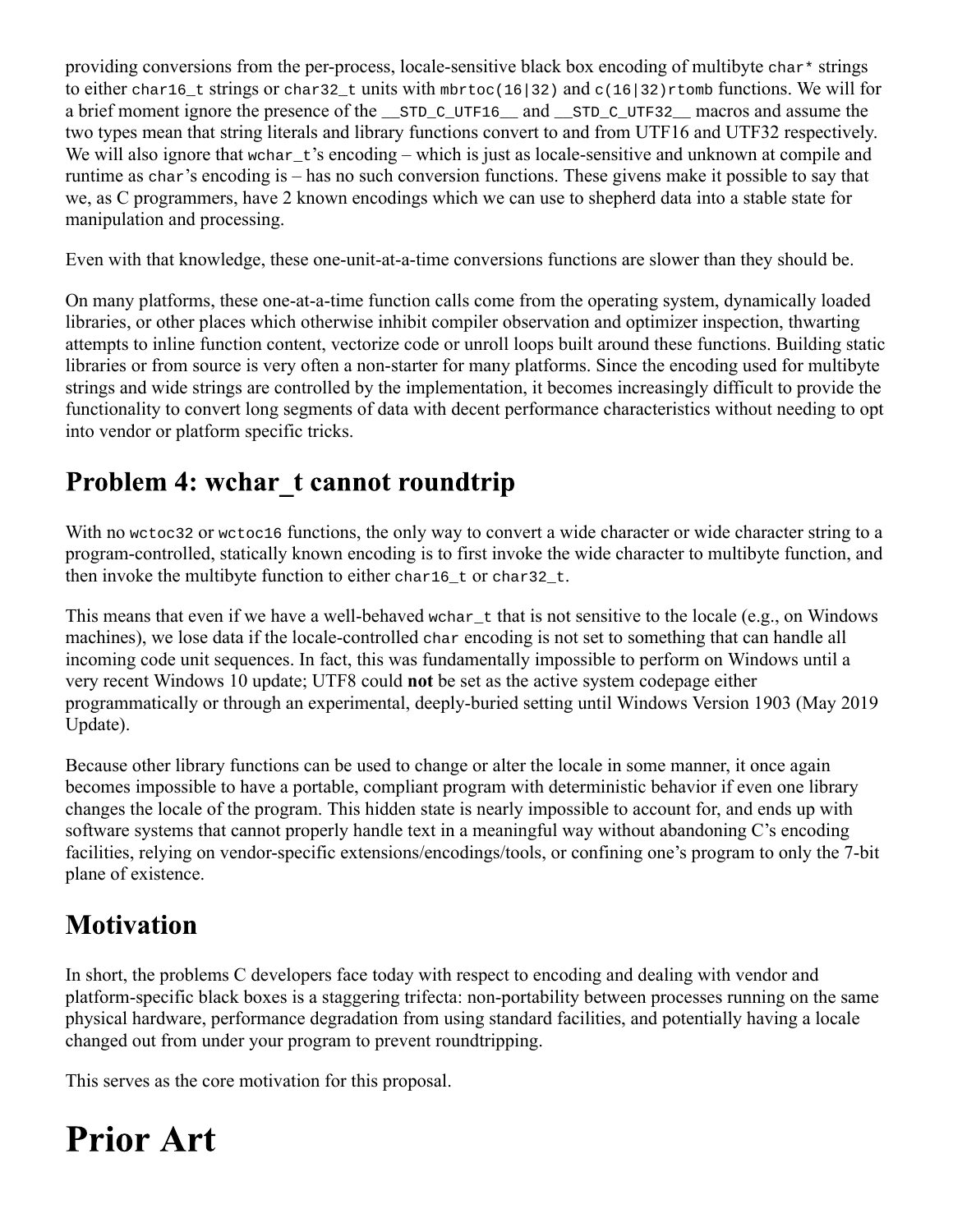The Small Device C Compiler (SDCC) has already begun some of this work. One of its principle contributors, Philip K. Krause, has wrote papers addressing exactly this problem[1].

# **Proposed Changes**

An observation of the current landscape reveals that we have the immediately following table of functionality. Everything below the diagonal is duplicate, so only the upper triangular portion of this matrix is filled out:



The proposed functionality that we need to at the very minimum support getting data losslessly out of wchar\_t and char strings controlled firmly by the implementation is as follows:



In particular, we recognize that the implementation is the "sole proprietor" of the wide character ( $wc$ ) and Multibyte (mb) encodings for its string literals (compiler) and library functions (standard library). We propose, then, to focus on adding the one-at-a-time functions for char and wchar\_t:

- Multibyte Character:
	- mbrtoc8 and c8rtomb
- Wide Character: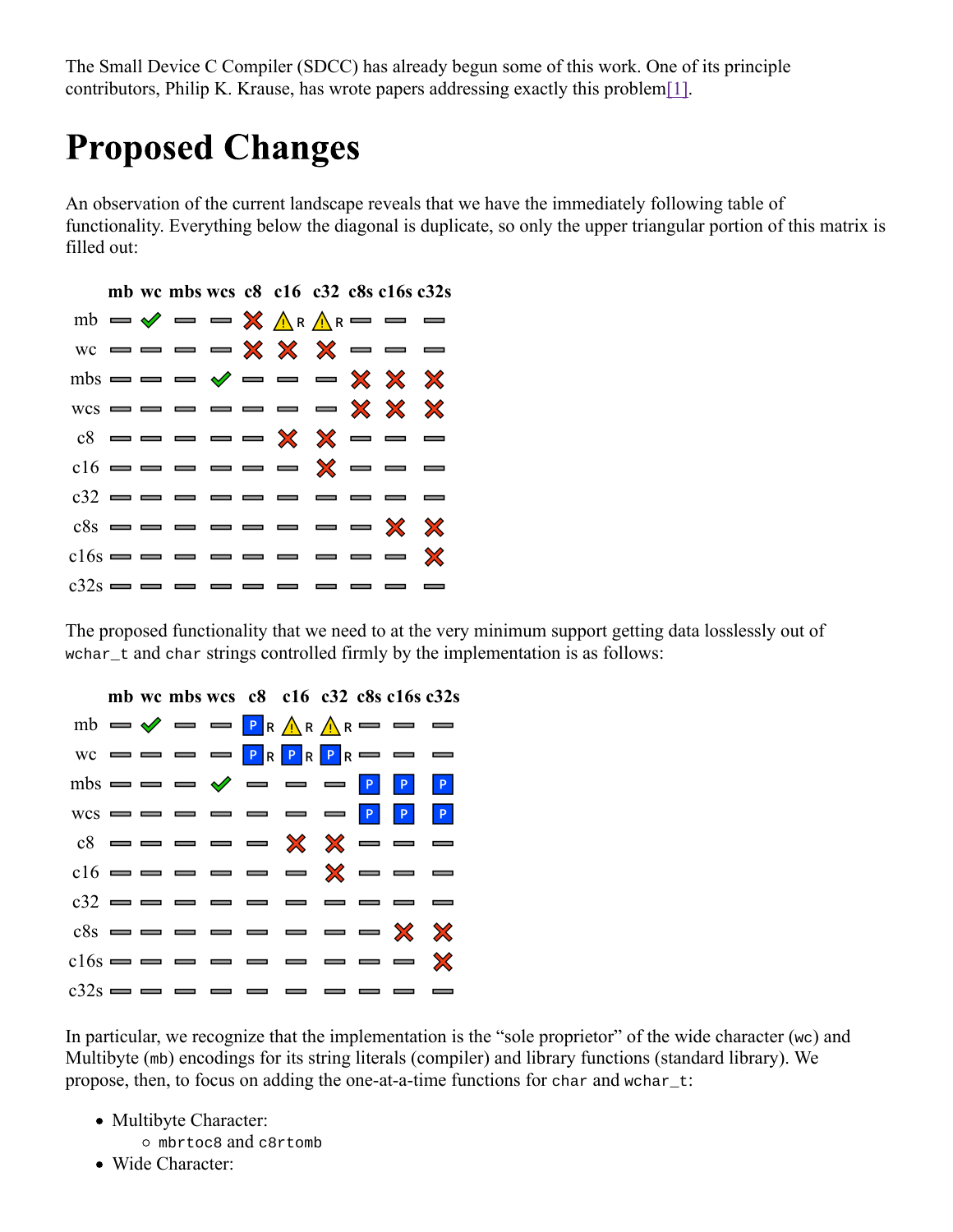- wcrtoc8 and c8rtowc
- wcrtoc16 and c16rtowc
- wcrtoc32 and c32rtowc

Only the "r" (restarting) versions of these functions are proposed here because otherwise single code unit conversions would not be able to respect multiple code units of either char16\_t or char32\_t. See the discussion related to N1991 and DR488[2]. Additionally, we also propose the following:

- Multibyte Character Strings:
	- mbstoc8s and c8stombs
	- mbsrtoc8s and c8srtombs
	- mbstoc16s and c16stombs
	- mbsrtoc16s and c16srtombs
	- mbstoc32s and c32stombs
	- mbsrtoc32s and c32srtombs
- Wide Character Strings:
	- wcstoc8s and c8stowcs
	- wcsrtoc8s and c8srtowcs
	- wcstoc16s and c16stowcs
	- wcsrtoc16s and c16srtowcs
	- wcstoc32s and c32stowcs
	- wcsrtoc32s and c32srtowcs

The functions follow the same conventions as their counterparts, mbstowcs and wcstombs (or mbsrtowcs and wcsrtombs, for the restartable versions). These allow for the implementation to bulk-convert to and from a statically-known encoding. Bulk conversions has significant performance benefits in both C and C++ code: see [4] and [5] (both authors have shown that their code can be ported to use a C interface or just be written directly in C itself).

### What about  $UTF{X}$   $G$   $UTF{Y}$  functions?

We do not propose these functions because – while useful – both sides of the encoding are statically known by the user to be of this. We only want to consider functionality strictly in the case where the implementation has more information / private information that the user cannot access in a well-defined and standard manner. A user can write their own Unicode Transformation Format.

Within my incredibly limited purview, there has been no suggestion or report of an implementation which does not use UTF16 and UTF32 for their char16\_t and char32\_t literals, respectively. If this changes, then the conversion functions  $c\{x\}$  toc $\{Y\}$  marked with an  $\mathbb X$  will become important. Thankfully, that does not seem to be the case at this time.

#### **Addendum: Sized Conversion Functions**

If we follow the conventions of the string-based conversion functions already present, they will use null termination as a marker for stopping. Many streams of text data today have embedded nulls in them, and have thusly required many creative solutions for avoiding embedded nulls (including encodings like Modified UTF-8 (MUTF8)). Thusly, as an extension, we also propose all of the above functions, but as with an explicitly sized version with takes a size\_t that specifies the number of code units in the source string.

Previously, sized functions for certain string operations was attempted by trying to duplicate current library